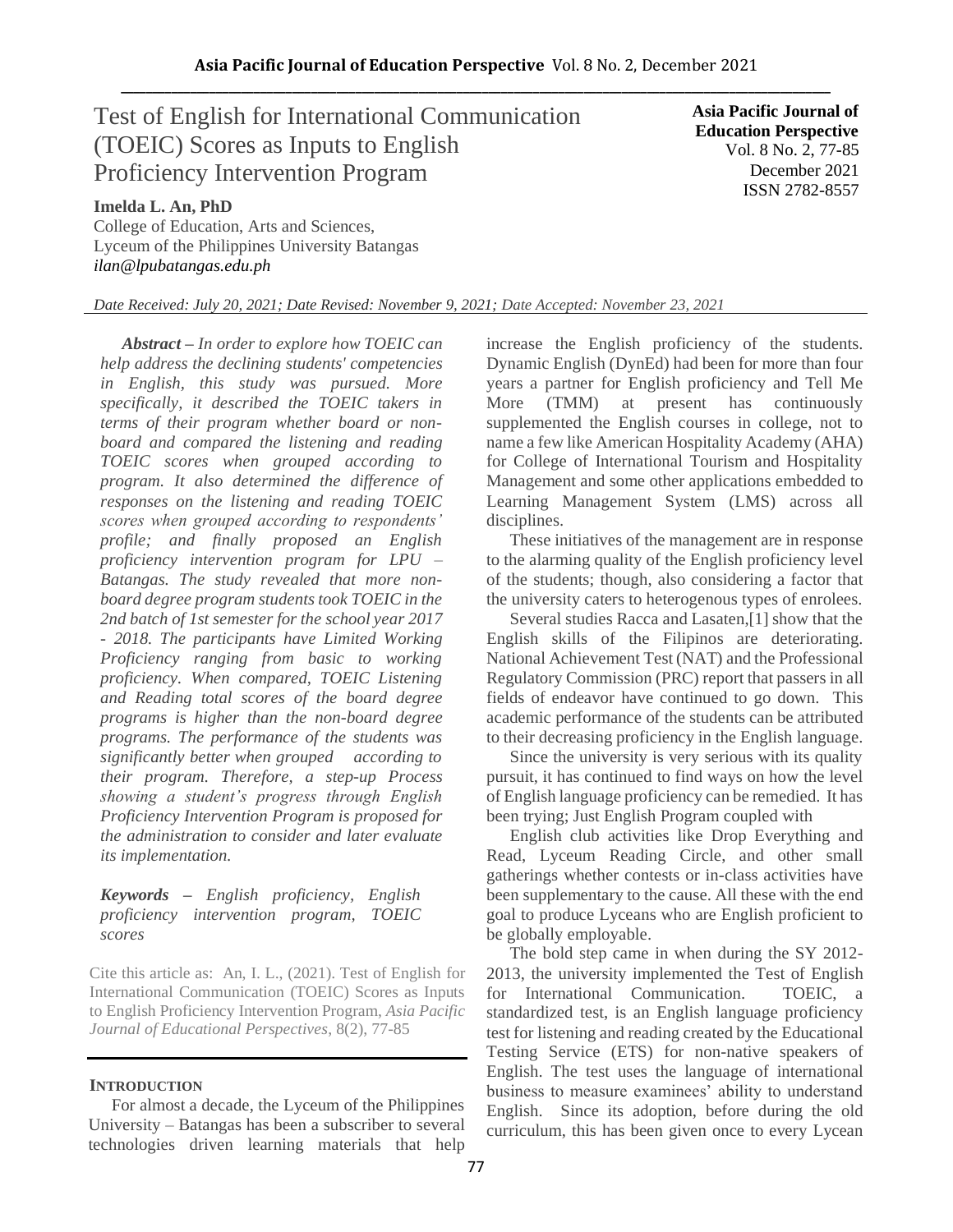during their English 1 (for freshmen) and Oral Comm (for junior) years. Despite these efforts, the results of the study by Andal and Caiga, [2] registered still on intermediate level across disciplines. Some problems are attributed to student, faculty, and facilities factor. Started in 2015, the university implemented the test twice a year having pre-test for freshmen and post-test before graduation requiring 650+ score. With the current change of curriculum in English, there is only Purposive Communication as a General Education course left across all programs and the burden of levelling up English language proficiency is getting a more serious concern.

In order to relate with testing, Jaafar, [3] investigated on the "Schema theory" of Frederic Barlett that confirms that humans store memories in the form of schema, which gives mental structures needed to process, understand and remember information. When an information is received, it is either related to preexisting knowledge or can detect a conflict between new and old concepts. In essence, schema is a collection of knowledge that is stored in long-term memory banks for later use. Hence, background knowledge, often called schema, enhances comprehension, and there are several studies suggesting that background knowledge has a strong effect on listening and reading comprehension Pappas, [4] in an EFL environment.

In the case of TOEIC pre-test, takers capitalize on their stored memories while post-tests are assumed to have improved because of the inputs gained after enrolment. These and still many other factors can be behind the scores that may suggest important interpretation on how teachers teach or how learners learn before an examination take place and what the management can do about them.

Therefore, the researcher as the point person in the department would like to explore on things like how TOEIC as an evaluation tool enables the performer to assess the outcome and bring out the best among the students' English language proficiency performance. Findings may inform educational policy planners, teacher educators, employers, and career advisers to maximise English language learning programs that support increased proficiency through tests. Moreover, to do so, she proposes an intervention program that hopefully shall guide the planners.

# **OBJECTIVES OF THE STUDY**

The paper generally aimed to propose an English proficiency intervention program, more specifically for listening and reading for LPU – Batangas for the school year 2021- 2024. More specifically, it described the TOEIC takers as to their program; presented the compared pre and post test scores in TOEIC listening and reading when summarized and itemized according to program; also determined the difference of respondents' L and R TOEIC scores when grouped according to program; and finally proposed an English proficiency intervention program for LPU – Batangas.

# **MATERIALS AND METHODS Research Design**

The researcher employed a quantitative type of research where she used descriptive coupled with correlation designs to come up with a comprehensive review of the past results of the TOEIC examinations. Thus, a documentary analysis was also used to analyze the pre-tests and post-tests of the selected examinees. Records of test results archived in the Hopkins Philippines Inc. office made available through the CEAS department were requested. Hence, the paper became descriptive still because it enabled to explore the past result of the group's TOEIC scores, compared it with the post-test and from these, was able to plan for the intervention in the future.

# **Participants**

The respondent's population was identified from the CEAS records of the TOEIC results. These are the 2 nd takers, specifically the seniors included in the first and second batch of test takers for the year 2018. They were examinees of October 29 and November 5, 2018, respectively. Through convenience sampling, the names were traced in order to track back the results of their pre-tests. Thus, the samples were limited only to 281 from the total of a thousand plus takers for that year because majority were first time takers, but this number allowed the researcher to obtain basic data and trends regarding the study.

# **Data Gathering Procedures**

Permission from TOEIC Phils. and CEAS specifically Center for Language and Applied Media was sought before data analysis began. The records both in documents and emails were reviewed for further investigation. After data were presented, analysis and interpretation until final completion was reached.

#### **Data Analysis**

For treatment of gathered data, the study used frequency and percentage for TOEIC scores and respondents' profile. Using the scale: 905 – 990, Professional Proficient; 785-900, Working Proficient;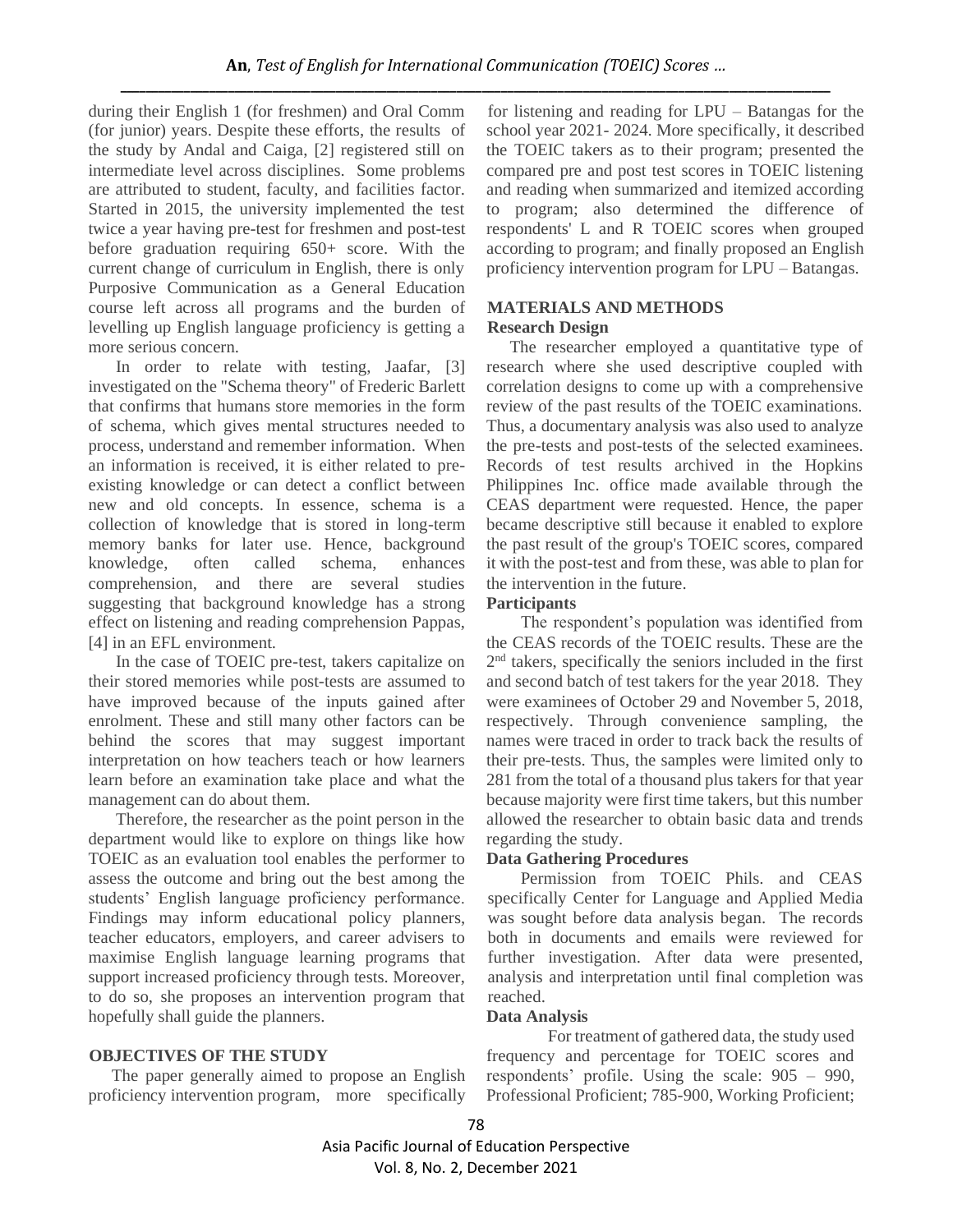605-780, Basic Working Proficient; 405-600, Advanced Elementary Proficient; 255-400, Elementary Proficient; 10-250, Basic Proficient

ANOVA for test of difference. For comparison and difference of responses between TOEIC scores, Analysis of Variance (ANOVA) and Independent Sample t-test were utilized. Data were treated using statistical software PASW version 18 to further interpret.

### **Ethical Consideration**

The proponent adhered to the Data Privacy Act respecting and prioritizing the dignity of the participants whose by names and examinee numbers were identified; however, not revealed in any way whatsoever except for the program they belong. The researcher ensured an adequate level of confidentiality of the research data, acknowledged the works of other authors used in any part of this research according to the university required APA format.

## **RESULTS AND DISCUSSION**

It can be noted in Figures 1 and 2 that majority of the test takers during  $2<sup>nd</sup>$  batch of  $1<sup>st</sup>$ Semester SY 2017 - 2018 was composed of non-board programs, specifically from the Business Administration department. The number explains that aside from English 1 which was taken by freshmen who were included in the roadmap that semester, there was also Business Communication course for the seniors prior to their last semester. There were more non-board programs than board programs who were quite few because these were the students who only have not taken the last post-test scheduled for them; some were in their internship others were not able to take as scheduled.

On the other hand, among the board programs, 13.52 percent or the highest among the takers belong to the Custom Administration followed by Pharmacy and Nursing, who during that time were having English classes compared to other programs who had already finished their courses. The university roadmap for taking TOEIC combines junior and senior students for scheduling since the test venues are limited for its capacity.

It can be seen also that there were programs who had very small number of takers because probably, those were only students who had missed their previous schedules.





Fig. 1 - Profile as to board degree programs

Fig. 2 - Profile as to non-board degree programs

Paralegal students, on the other hand, were really few. They were only 13 and these were the graduating students, some of whom were in their internship in Manila. As to Business Administration students, who registered the highest among all the programs, it is understandable because they were one of the biggest populations, besides majority were freshmen having their English 1 course during that sem.

Table 1 presents the Listening and Reading (LR) scores in TOEIC both for pre-test and post-test. Generally, the total mean scores have passed the university's requirement of 650. This is quite positive compared to previous results when a student during his or her four-year program gets this test only once. It can be noted on the total results that the performance of the participants has generally increased from basic working proficiency to working proficiency for listening.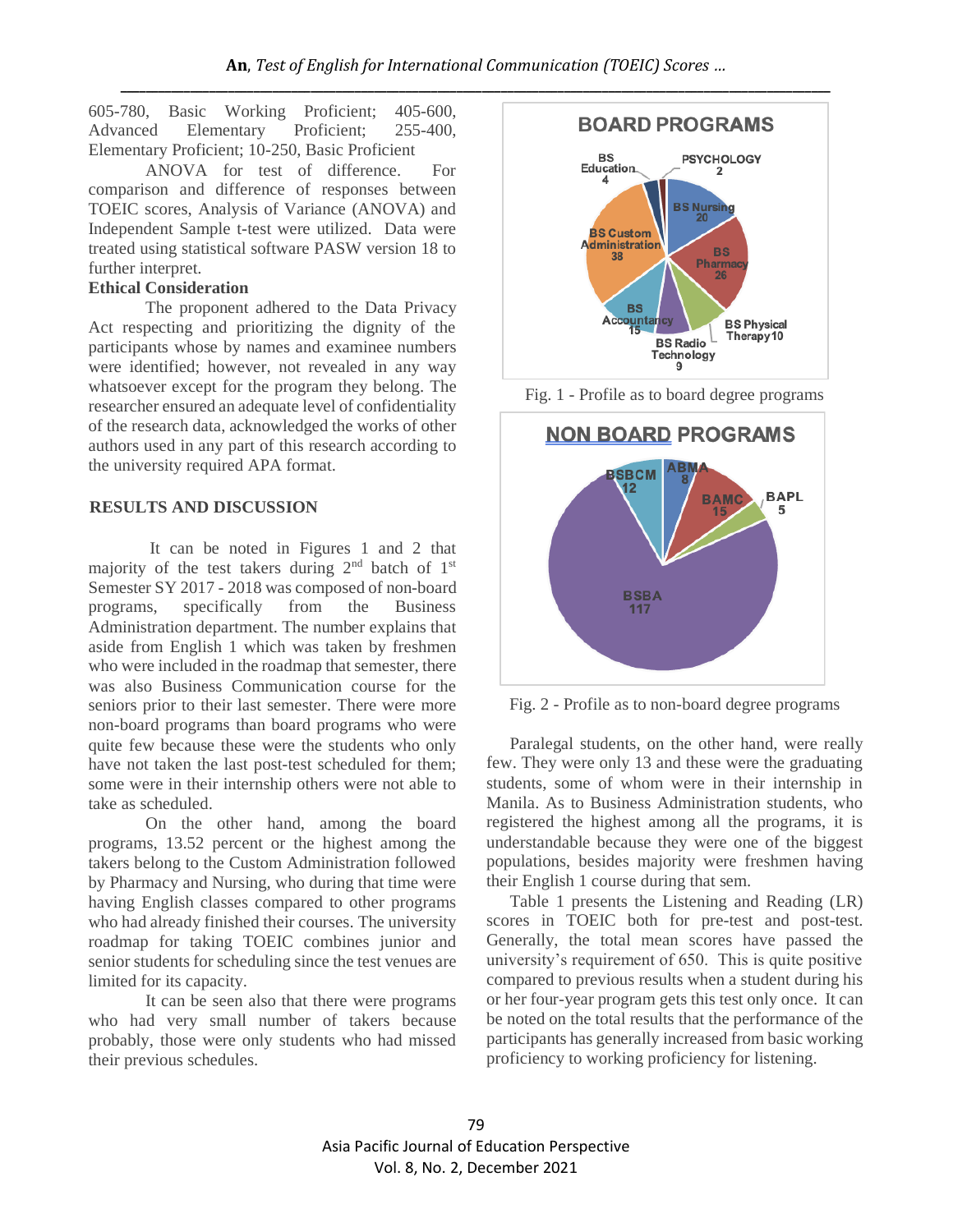| Table 1<br><b>TOEIC</b> Listening and Reading Test Scores |           |            |        |            |  |  |
|-----------------------------------------------------------|-----------|------------|--------|------------|--|--|
|                                                           | Post-Test |            |        | Pre-Test   |  |  |
|                                                           | Mean      |            | Mean   |            |  |  |
| Listening                                                 | 402.97    | WP         | 377.53 | <b>BWP</b> |  |  |
| Reading                                                   | 342.77    | <b>BWP</b> | 302.28 | EP         |  |  |
| <b>Total Mean Score</b>                                   | 746.31    | WP         | 680.36 | <b>RWP</b> |  |  |

*Legend: 905 – 990, Professional Proficient; 785-900, Working Proficient; 605-780, Basic Working Proficient; 405-600, Advanced Elementary Proficient; 255-400, Elementary Proficient; 10-250, Basic Proficient*

However, looking more closely, for reading, the test takers had established a quite low 302.28 mean falling under the Elementary proficiency. Since the university does not implement an English proficiency test during the entrance examination, it can be inferred also that it has affected the scores. These test takers were those who had just graduated their senior high schools from different government and private schools. Based on an interview conducted, most do not have an orientation about computer-based English language tests. They usually had taken their language assessment through paper and pencil.

Upon enrolment to LPU-Batangas, their English courses have incorporated during the first months of the semester an access and use of the English laboratories where there were computer-based reading and listening practices. Some activities were patterned after TOEIC assessment; hence, their skills were enhanced before taking the post test, which is very evident on the posttest results increasing to BWP from EP.

Same is true with the results of the respondents' listening scores. From basic working proficiency, they increased the scores to working proficiency. By working proficiency, the person can understand details in extended spoken texts when the information is supported by repetition and when the requested information comes at the beginning or end of the spoken text. They can understand details when the information is slightly paraphrased. However, they do not understand details in short spoken exchanges when language is syntactically complex or when difficult vocabulary is used. They do not usually understand details that include negative constructions.

A study by Clement and Murugavel [5] pointed out that participants have agreed that poor English communication skills harm the possibility of getting recruited during job interviews. Getting stuck due to lack of educated vocabulary could embarrass the candidate who is looking for a better job opportunity. Likewise, using wrong tenses may confuse and affect the communication process.

With regard to reading TOEIC scores, the students had a great leap from Elementary Proficient to Basic Working Proficient showing the great difference again of having a test before and an after test. This has changed their knowledge on the process, their attitude perhaps and their persistence to achieve a higher score for the second time. Test takers wo score around EP typically do not understand inferences that require paraphrase connecting information, more so, have a very limited ability to understand information expressed as a paraphrase using difficult vocabulary. They often depend on finding words and phrases in the text that match the same words and phrases in the question.

Advancing to BWP in reading means the test takers can understand medium-level vocabulary, can sometimes understand difficult vocabulary in context, unusual meanings of common words and idiomatic usage. Moreover, they can infer the central idea and purpose of a written text, and they can make inferences about details.

|  |                  | <b>Table 2</b> |  |  |
|--|------------------|----------------|--|--|
|  | $\cdot$ TO TLA A |                |  |  |

| <b>Board Programs</b>            | Pre-Test |                | Post-Test                     |                |
|----------------------------------|----------|----------------|-------------------------------|----------------|
|                                  |          |                | Listening Rank Listening Rank |                |
| <b>BS NURSING</b>                | 401.17   | $\overline{2}$ | 434.00                        | 3              |
| <b>BS PHARMACY</b>               | 392.31   | 3              | 408.85                        | 5              |
| <b>BSPT</b>                      | 357.50   | 6              | 449.77                        | $\mathbf{1}$   |
| <b>BS RADIO TECH</b>             | 351.33   | 7              | 375.33                        | $\overline{7}$ |
| <b>BSA</b>                       | 443.33   | 1              | 447.67                        | $\overline{2}$ |
| <b>BSCA</b>                      | 365.39   | 4              | 373.68                        | 8              |
| <b>BSED</b>                      | 350.00   | 8              | 394.17                        | 6              |
| <b>PSYCHOLOGY</b>                | 365.00   | $\overline{5}$ | 430.00                        | $\overline{4}$ |
| Non-Board Prog                   |          |                |                               |                |
| <b>ABMA</b>                      | 452.50   | 1              | 470.83                        | 1              |
| <b>BAMC</b>                      | 425.00   | 3              | 420.00                        | $\overline{2}$ |
| <b>BAPL</b>                      | 445.00   | $\overline{2}$ | 260.00                        | 8              |
| <b>BSBA</b>                      | 350.47   | 6              | 380.87                        | 4              |
| <b>BSBCM</b>                     | 326.50   | 7              | 369.50                        | 6              |
| <b>BS Comp Science</b>           | 370.31   | 5              | 380.00                        | 5              |
| Information<br><b>BS</b><br>Tech | 404.55   | 4              | 412.27                        | 3              |
| <b>BS</b> Marine Educ            | 290.00   | 8              | 305.00                        | 7              |

*Legend: 490 - Proficient user; 400 - Independent user, Vantage; 275 - Independent user, Threshold; 110 - Basic user, Waystage; 60- Basic User - Breakthrough*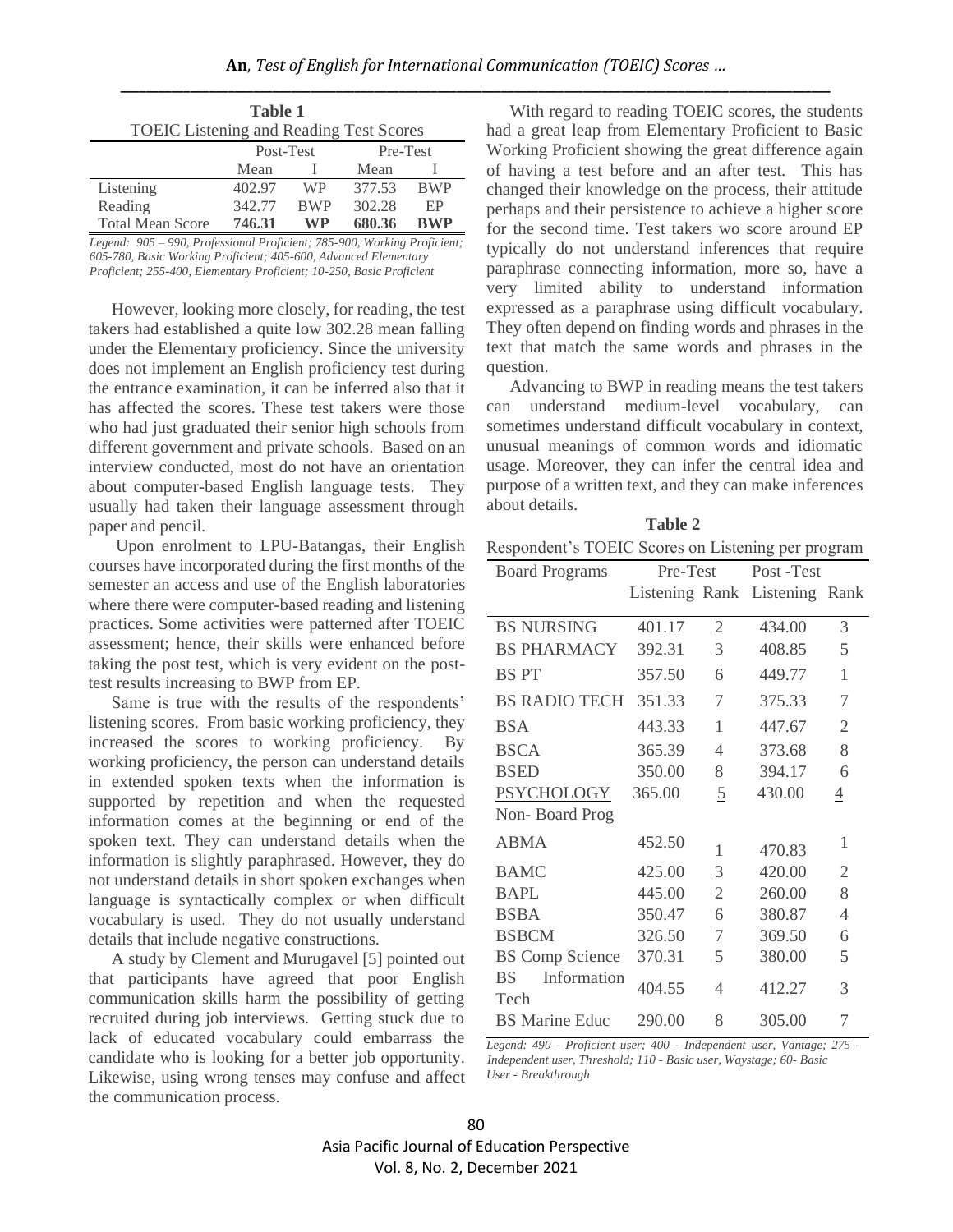Table 2 is a detailed presentation of the TOEIC scores in Listening compared between pre-test and post-test by each program categorized as board and non-board degree programs.

Overall, the data correspond to independent user level of the students indicated from the results of the top three scores both for pre-test and post-test from the board programs namely: Accountancy, Nursing, Physical Therapy, Psychology and Pharmacy.

A band of 400 for TOEIC listening describes this is the minimum score frequently required by higher education and companies, meaning the fundamental competences necessary in workplaces. A more active participation in conversation because of understanding from listening command assistance and certain limitations. For example, students from this level can understand functions or notions like listening to conversations describing habits and routines, peoples, things; also requests, suggestions, advice, invitations or offers on mails, advertisements, and storytelling. They can distinguish discourse markers, correct tenses of verbs, proper use of modals and other parts of speech.

As to tabulated results on listening scores for nonboard program, the Multi-media Arts students consistently topped both on the pre and post-tests garnering 452.50 and 470.83, even higher than the score gained by the Accountancy and PT. As their choice of program, it can be surmised that these students have practiced more their auditory competences even before college enrolment; thus, their inclination to similar choice of activities in school.

On the 2nd rank is BS Paralegal, also an Arts and Sciences program. However, it is surprising to note that they established a high pre-test but became on the last spot for post-test. Based on the data, majority of the takers came late during the scheduled post-test because they were just pulled out from their internship; as they said, they were exhausted and cramming due to same day travel, distance, and no enough preparation. The Physical Therapy examinees got the  $2<sup>nd</sup>$  post-test slot. Although, it can still be described as B2 or independent user- vantage, they had a giant leap from rank 6th in the pre-test to 2nd. This clearly suggest how a pre-test supported by classroom intervention makes a difference on the post-test. Naturally, they had an experience, they were able to anticipate the kind of post- test. Very conservatively, the Accountancy program maintained their rank from pre-test to post test, establishing a small difference of 4-point increase. Although falling under B2, the researcher believes, the performance may be improved better if, again, given enough time and focus.

| <b>Board Programs</b>      | Pre-Test Reading | Rank | Post -Test Reading  | Rank                        |
|----------------------------|------------------|------|---------------------|-----------------------------|
| <b>BS NURSING</b>          | 346.50           | 4    | 387.50              |                             |
| <b>BS PHARMACY</b>         | 336.15           |      | 377.12              |                             |
| <b>BS PT</b>               | 381.67           |      | 393.33              |                             |
| <b>BS RADIO TECH</b>       | 245.00           | 8    | 306.00              |                             |
| <b>BSA</b>                 | 375.67           |      | 423.33              |                             |
| <b>BSCA</b>                | 286.74           | 6    | 313.42              |                             |
| <b>BSED</b>                | 280.00           |      | 353.34              |                             |
| <b>PSYCHOLOGY</b>          | 365.00           | 3    | 430.00              |                             |
| <b>Non-Board Prog</b>      | Pre-Test Reading | Rank | Post - Test Reading | Rank                        |
| <b>AB MULTIMEDIA ARTS</b>  | 350.00           | 2    | 404.17              | $\mathcal{D}_{\mathcal{A}}$ |
| <b>BAMass Comm</b>         | 327.68           | 3    | 362.15              |                             |
| <b>BAPL</b>                | 380.00           |      | 430.00              |                             |
| <b>BSBA</b>                | 279.79           | 6    | 317.42              |                             |
| <b>BSBCM</b>               | 225.50           |      | 270.50              |                             |
| <b>BS Comp Science</b>     | 299.69           |      | 331.56              |                             |
| <b>BS</b> Information Tech | 305.00           |      | 325.00              |                             |
| <b>BS</b> Marine Educ      | 140.00           | 8    | 260.00              |                             |

|  |  | Table 3. Respondent's TOEIC Scores on Reading per program |  |  |
|--|--|-----------------------------------------------------------|--|--|
|--|--|-----------------------------------------------------------|--|--|

*Legend: 490 - Proficient user; 400 - Independent user, Vantage; 275 - Independent user, Threshold; 110 - Basic user, Waystage; 60- Basic User – Breakthrough*

Table 3 illustrates the compared results of pre and post tests for reading. The TOEIC scores on reading for Board programs is somewhat parallel with the results in

listening having Accountancy takers dominating the top ranks joined by Physical Therapy and Psychology. Though the ranks varied, it can be noted that they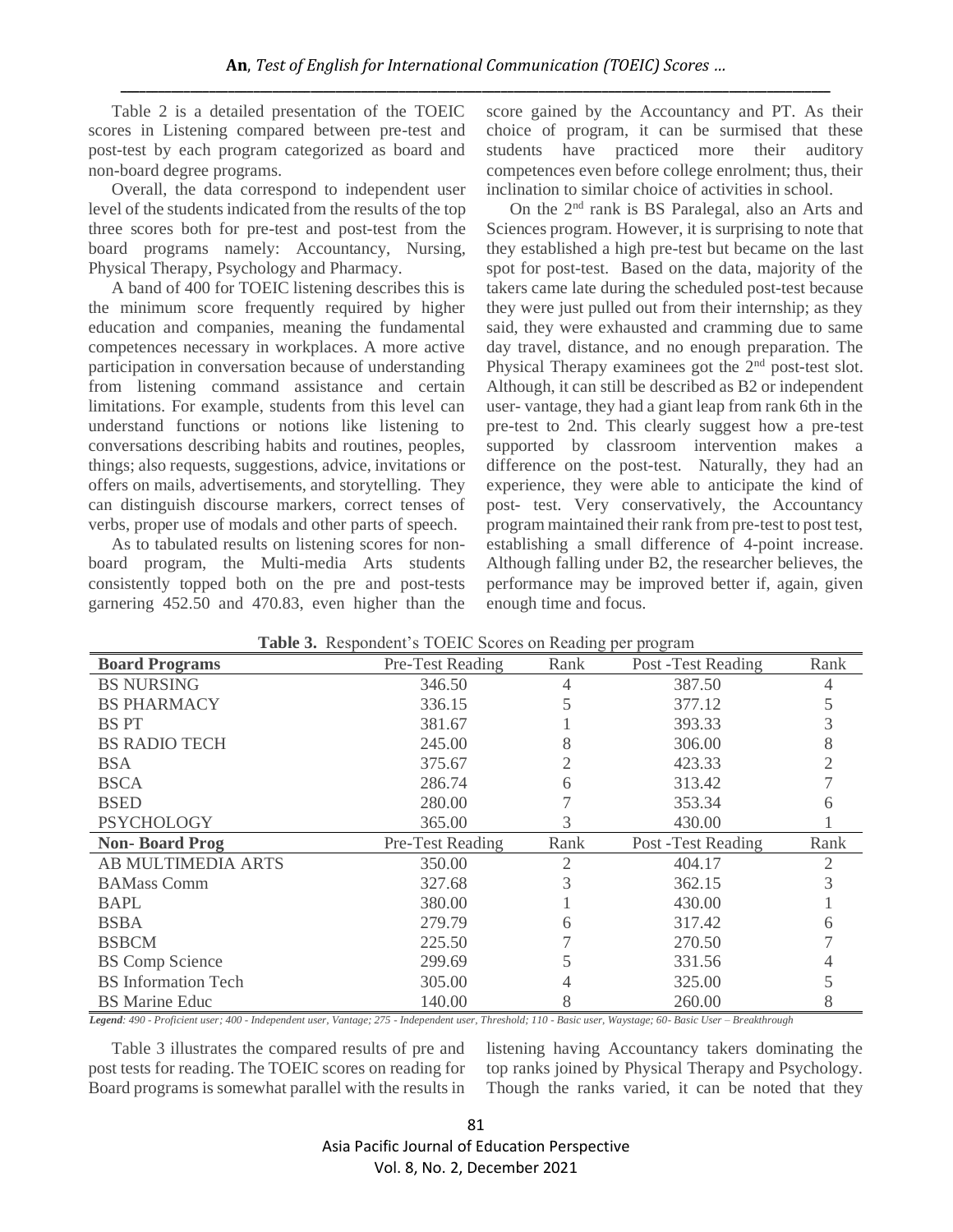occupied the three highest places. Test takers who score around 350 typically can infer the central idea and purpose of a written text, and they can make inferences about details. Also, they can read for meaning, can understand information, even when it is paraphrased. Further, they can understand rule-based grammatical structures, difficult, complex, and uncommon grammatical constructions.

Considering that the profession of PT, Accountancy and Psychology deal more on cases to analyze facts and data concerning their profession, this test could be very helpful. The results will determine their weakness, so an intervention is likely to be given before they graduate. The table also shows that though post-test scores increase, the level does not change, still occupying B2 or independent user - vantage.

However, it is sad to note that consistently lowest among the programs was Radiologic Technology falling under Basic User-Waystage. Test takers who score around 250 have a very limited ability to understand information expressed as a paraphrase using difficult vocabulary. They often depend on finding words and phrases in the text that match the same words and phrases in the question and usually do not connect information beyond two sentences. They do not understand difficult vocabulary, unusual meanings of common words, or idiomatic usage. They usually cannot make distinctions between the meanings of closely related words.

Similarly with the results on listening, Paralegal, Multimedia and Mass Communication students dominated the first three spots on highest scores falling under 350 - 450 or in the Independent User - Vantage level. These programs belong to arts and sciences. Normally, enrolees under these programs have a good grasp of reading materials and excel in English language.

On the other hand, a very significant result for the lowest score can be identified for Marine Engineering which is quite low at 140 for pre-test increased to 260 after; however still very low. This falls under the Basic User-Waystage level or A2. This suggests an alarm because this means they understand only a limited range of vocabulary, cannot make inferences about information in written texts and often unable to connect information even within a single sentence. They do not understand even easy grammatical constructions when other language features, such as difficult vocabulary or the need to connect information, are also required.

|                           | <b>Pre-Test</b>          |             | <b>Post-Test</b>         |             |  |
|---------------------------|--------------------------|-------------|--------------------------|-------------|--|
| <b>Board Programs</b>     | <b>Listening/Reading</b> | Rank        | <b>Listening/Reading</b> | <b>Rank</b> |  |
| <b>BS NURSING</b>         | 747.50                   | 2           | 815.50                   | 3           |  |
| <b>BS PHARMACY</b>        | 713.08                   | 4           | 772.15                   |             |  |
| <b>BS PT</b>              | 717.62                   | 3           | 835.35                   | 2           |  |
| <b>BS RADIO TECH</b>      | 587.00                   |             | 743.50                   | 6           |  |
| <b>BSA</b>                | 825.00                   |             | 871.00                   |             |  |
| <b>BSCA</b>               | 653.42                   | 6           | 688.55                   |             |  |
| <b>BSED</b>               | 352.50                   | 8           | 630.00                   |             |  |
| <b>PSYCHOLOGY</b>         | 685.00                   | 5           | 802.50                   |             |  |
| <b>Mean Score</b>         | 667.02                   |             | 777.32                   |             |  |
| <b>Non-Board Prog</b>     | <b>Listening/Reading</b> | <b>Rank</b> | <b>Listening/Reading</b> | <b>Rank</b> |  |
| <b>AB MULTIMEDIA ARTS</b> | 802.50                   | 2           | 875.00                   | 2           |  |
| <b>BAMC</b>               | 766.79                   | 3           | 817.07                   | 3           |  |
| <b>BAPL</b>               | 825.00                   |             | 890.00                   |             |  |
| <b>BSBA</b>               | 641.24                   |             | 708.45                   |             |  |
| <b>BSBCM</b>              | 552.00                   |             | 640.00                   |             |  |
| <b>BSCS</b>               | 611.88                   | 6           | 739.69                   |             |  |
| <b>BSIT</b>               | 691.36                   | 4           | 737.27                   |             |  |
| <b>BSMarE</b>             | 430.00                   | 8           | 615.00                   | 8           |  |
| <b>Mean Score</b>         | 661.75                   |             | 746.30                   |             |  |

**Table 4**. Comparison of Pre-test and Post-test scores in TOEIC Listening and Reading per Program

*Legend: 905 – 990, Professional Proficient; 785-900, Working Proficient; 605-780, Basic Working Proficient; 405-600, Advanced Elementary Proficient; 255-400, Elementary Proficient; 10-250, Beginning Proficient*

> 82 Asia Pacific Journal of Education Perspective Vol. 8, No. 2, December 2021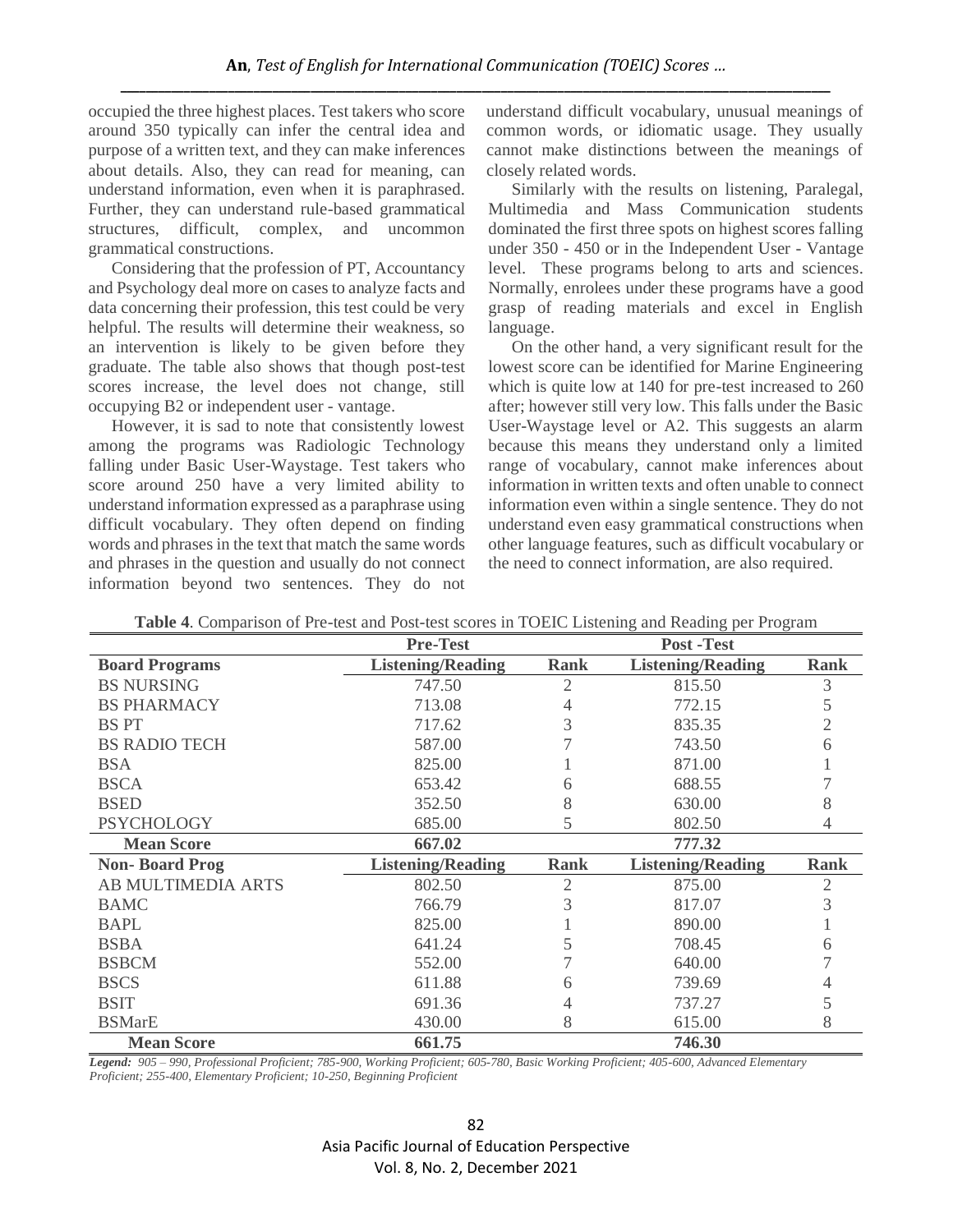Table 4 summarizes the compared scores of Listening and Reading (LR) both for pre-test and posttest for all board and non-board programs. On an average, both the pre-test and post-test scores were ranging from basic to working proficiency level. This further suggests that scores of Accountancies, Nursing and Physical Therapy are able to satisfy most work requirements with language that is often, but not always, acceptable and effective. Test questions on understanding public announcements that are broadcast, explanations about how to perform a routine task related to a job, or even taking a telephone message for a co-worker were some examples that might had helped them achieve better scores.

However, it can be noted that there is one pre-test score which fall within Elementary proficiency which made it to the lowest spot, the Education test takers. Though it constituted a small 1.42 percent of the takers' population, still considering that the program is a teaching profession in the future does not give a very good indication for the performance of the university. This means that the taker has functional, but limited proficiency and can be able to maintain a very simple face-to-face conversations on familiar topics.

As regard to non-board programs, the arts and sciences takers dominated the first three highest ranks though PL and MMA falling still within Working Proficient. Mass Communication with the other 3 programs, Business Administration, Computer Science, and Information Technology were on the limited or basic working proficiency level, meaning they can satisfy most social demands and limited work requirements. Again, since the university sets a 650> required score, two non-board programs did not meet this: Marine Engineering and Computer Business Management.

Quite alarming, since these are college students already specifically, the takers of post-test who are about to graduate. There are also a few numbers of students who got advanced elementary level during pretest however, improved and scored BWP.

**Table 5** Difference on the Respondent's TOEIC scores when grouped according to Program

|                                 | $Mean_{post} Mean_{pre}$ |                     | $\mathbf{F}$ | p-value |           |
|---------------------------------|--------------------------|---------------------|--------------|---------|-----------|
| Listening                       |                          | 402.97 377.53 6.454 |              | .000    | НS        |
| Reading                         | 342.77 302.28 12.936     |                     |              | -000    | <b>HS</b> |
| Total Score 746.31 680.36 9.959 |                          |                     |              | (1)(1)  | НS        |

Table 5 presents the differences on the respondent's performance on the TOEIC examination when grouped according to program.

The computed p-values for the listening, reading, and the total score of the respondents were all higher than the alpha level 0.05 which can all be interpreted as highly significant. This means that the score of the respondents on TOEIC can vary or can be influenced by their program.

Take for example, the findings show that among the board degree programs, students from Accountancy, Nursing, Physical Therapy and Psychology obtained the highest scores on pre and post-tests both for reading and listening. These same college degree programs underwent rigid screening or entrance examinations and had maintained grade point average to qualify for their majors. That follows that student are conscientious with their performance not only in classes but most importantly with tests.

As Laguador [6] expressed, different college degree board programs have various means of screening the students who can be allowed to enrol and pursue it until graduation. Those who did not pass the qualifying exam have to take the non-board degree program of their choice. However, it is quite interesting to note that the results indicate the other way around; that between the board and non-board degree programs, students from College of Education, Arts and Sciences obtained higher scores both in pre and post-tests.

As stated in the program educational objectives of majority of arts colleges, some of the key workplace competencies that liberal arts learning help students enhance their macro skills in order to understand the human experience. Students have more courses about reading and writing skills, critical thinking, and research skills, also presentation, creative and cultural skills. These led to students becoming wide readers, attentive listeners which are the core activities of the TOEIC test.

Hence, it does not follow, or it cannot be generalized that when a student belongs to a board degree program, his or her TOEIC score is higher than those from nonboard degree program. The results further imply that there can be other factors that might be significantly affecting the scores other than program, like students' motivation, attitude, and confidence or even the environment.

As Hughes [7] advised in his paper, there are at least some five important conditions needed to be met before all possible effects of washback. These are: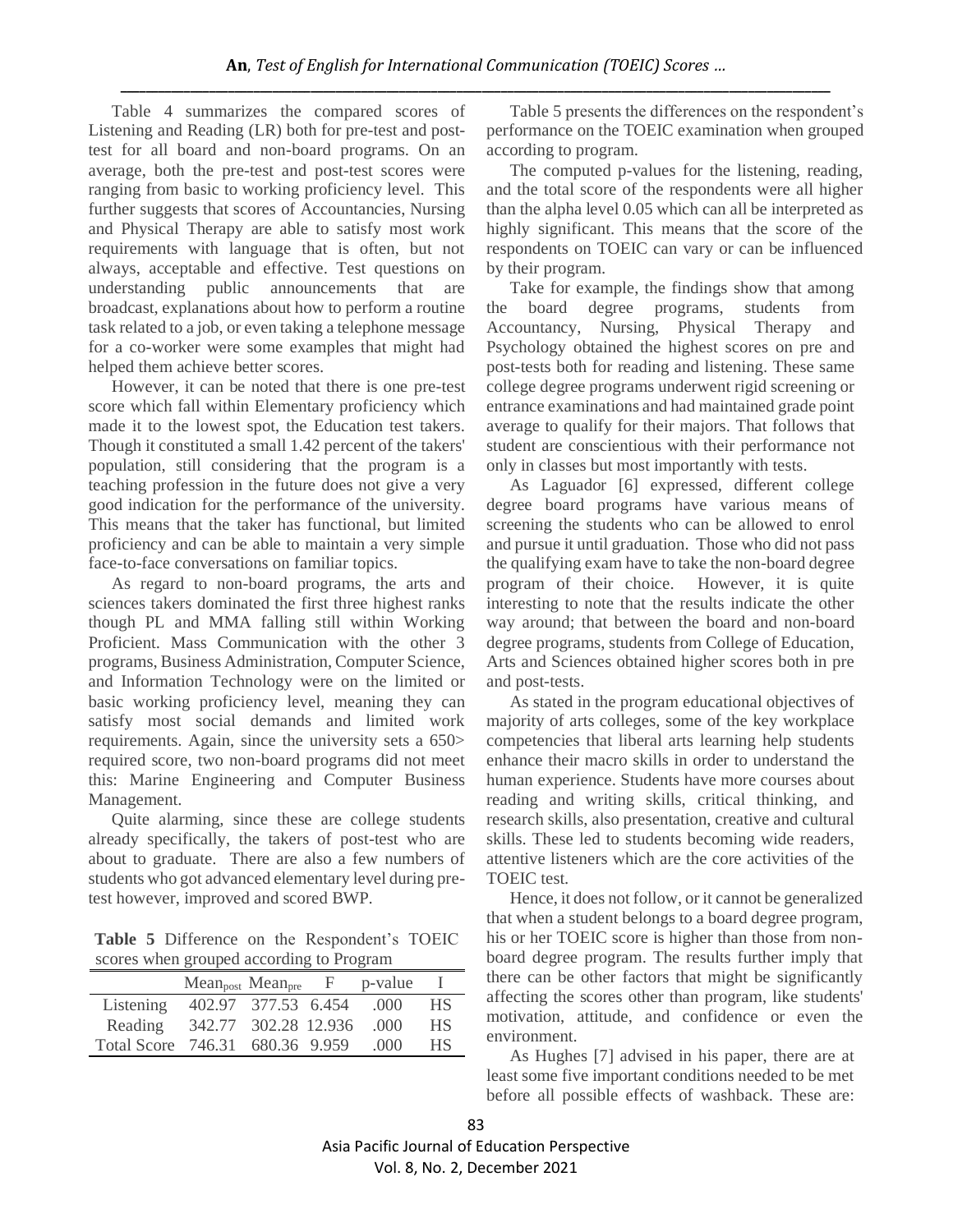importance to succeed on the part of the learners, the same thing that teachers wanted their students to succeed, familiarity with the test, understanding of the content and nature, fourth is participants' expertise demanded by the test including the teaching methods, syllabus design and the materials used; and last is the availability of the necessary resources for successful test preparation.

For more than 30 years, the TOEIC (Test of English for International Communication) has been administered effectively. The major goal of the test is to assess the everyday English skills of people who operate in an international context and speak a language other than English as their first language [8]. Therefore, the proponent, because of the analysis inferred that TOEIC scores may suggest many important decisions on the part of the teacher and students, likewise, the management. The objectives of the TOEIC implementation must be reoriented time and again since the takers come from different seasons. The test preparations must be included in the syllabus design i.e., during laboratory English courses hrs. and a periodic analysis of the results must be given attention for immediate intervention. With these, the success of the university's goal of having a community of English proficient and employable graduates may be more achieved. As supported by the study of Nguyen and Gu [9], using the TOEIC Listening and Reading test as the sole exit criteria may have resulted in a restriction of the teaching topic and a shift away from communicative language education, but its overall influence was not viewed as strong.

## **Proposed English Proficiency Intervention Program**

Four years ago, LPU Batangas have started to implement the English Proficiency Program (EPP) for SY 2018 – 2019 (as indicated in the approved roadmap). Last October 29 and 30, 2018, the TOEIC 2<sup>nd</sup> batch of Pre-Test and the 1<sup>st</sup> Batch of Post Test were scheduled. However, based on the previous 1<sup>st</sup> batch of pre-test results, 918 (89%) out of 1024 takers did not make it to the 650-university set TOEIC score.

This was very alarming; hence, the researcher proposes English Proficiency Intervention Program. The EPIP will be taken by the students who have received below 650 TOEIC pre-test scores or those who do not meet the Basic Working proficiency level. Since during the semester, they were working with different learning paths to achieve independent user level, they will still need extra learning and reading skills to keep abreast with the succeeding lessons.



Fig. 3- A step-up Process showing a student's Progress through English Proficiency Intervention Program

 With the onset of K+12 curriculum, the General Education curriculum in college had started offering only one English course where students can enhance this skill; so, EPIP may be taken immediately the following semester before he gets the post-test which will allow him to Preinternship Training Program (for all programs).

For Post Test results, in lieu of the National Certification or Equivalency merit which the university President has been asking, each College must implement during recognition rites awarding of exemplary results like those who have reached professional proficiency; 865 – 990 TOEIC scores. This is to continuously raise the awareness of the whole